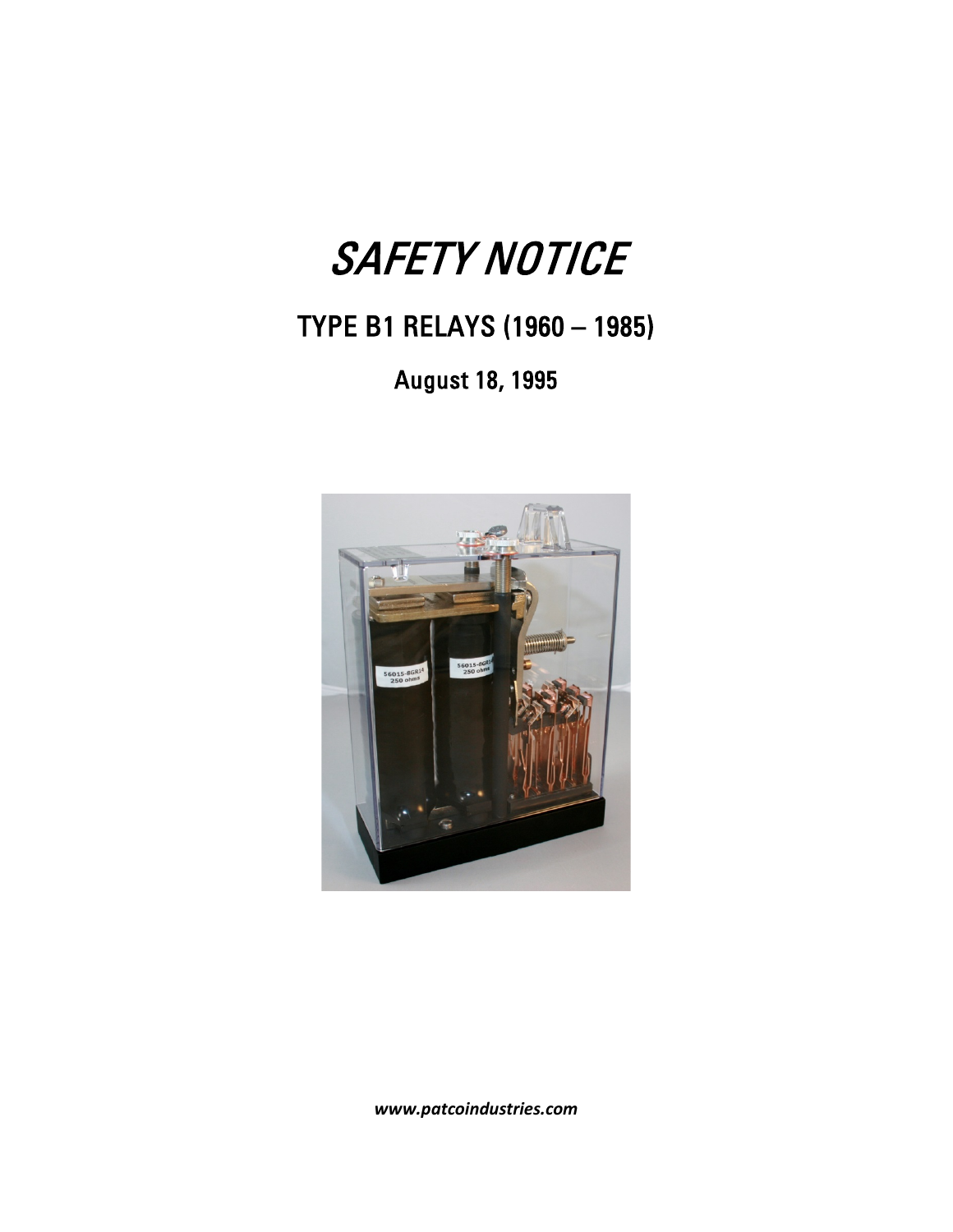*This page is intentionally left blank for the purpose of double sided printing*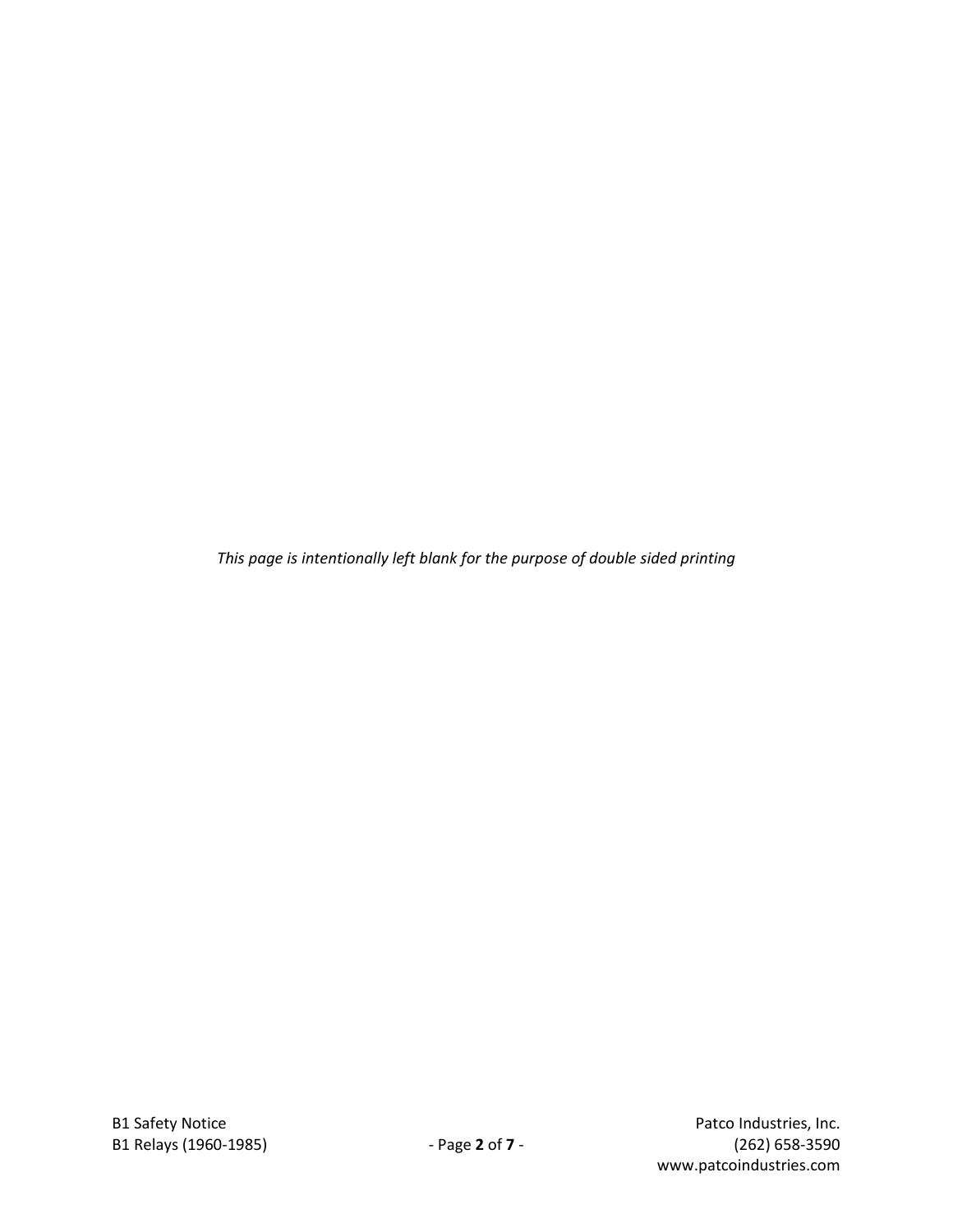GRS has received reports of a residual screw in the armature of a Type B1 relay not releasing from the lower core head surface within a specified time. This condition could develop in any application utilizing one or more B1 relays.

GRS has evaluated these incidents and after extensive testing has concluded:

- 1. The condition arises from the transfer of material from the cadmium-tin plated core head to the copper-silicon residual screw, which can cause the residual screw to adhere to the core head.
- 2. Any B1 relay manufactured by GRS between January 1960 and December 1985 incorporating a residual screw could develop this condition.
- 3. The condition is more likely to occur in B1 relays normally in the energized position used in one or more of the following circumstances:
	- a. High temperatures, i.e. ambient temperatures above 100 degrees Fahrenheit (38 degrees Celsius) on a regular basis; and/or
	- b. Number of operations of the B1 relay is less than four (4) times a day.
- 4. To avoid the condition, all B1 relays manufactured between January 1960 and December 1985 incorporating a residual screw should be modified by replacing the residual screw with a new residual screw.
- 5. B1 relays manufactured before January 1960, which incorporated a smaller diameter residual screw, are not affected by this notice.
- 6. B1 relays manufactured after December 1985 are not affected by this notice. All relays manufactured after 1985 have been outfitted with nickel plated lower core heads and are not susceptible to this condition.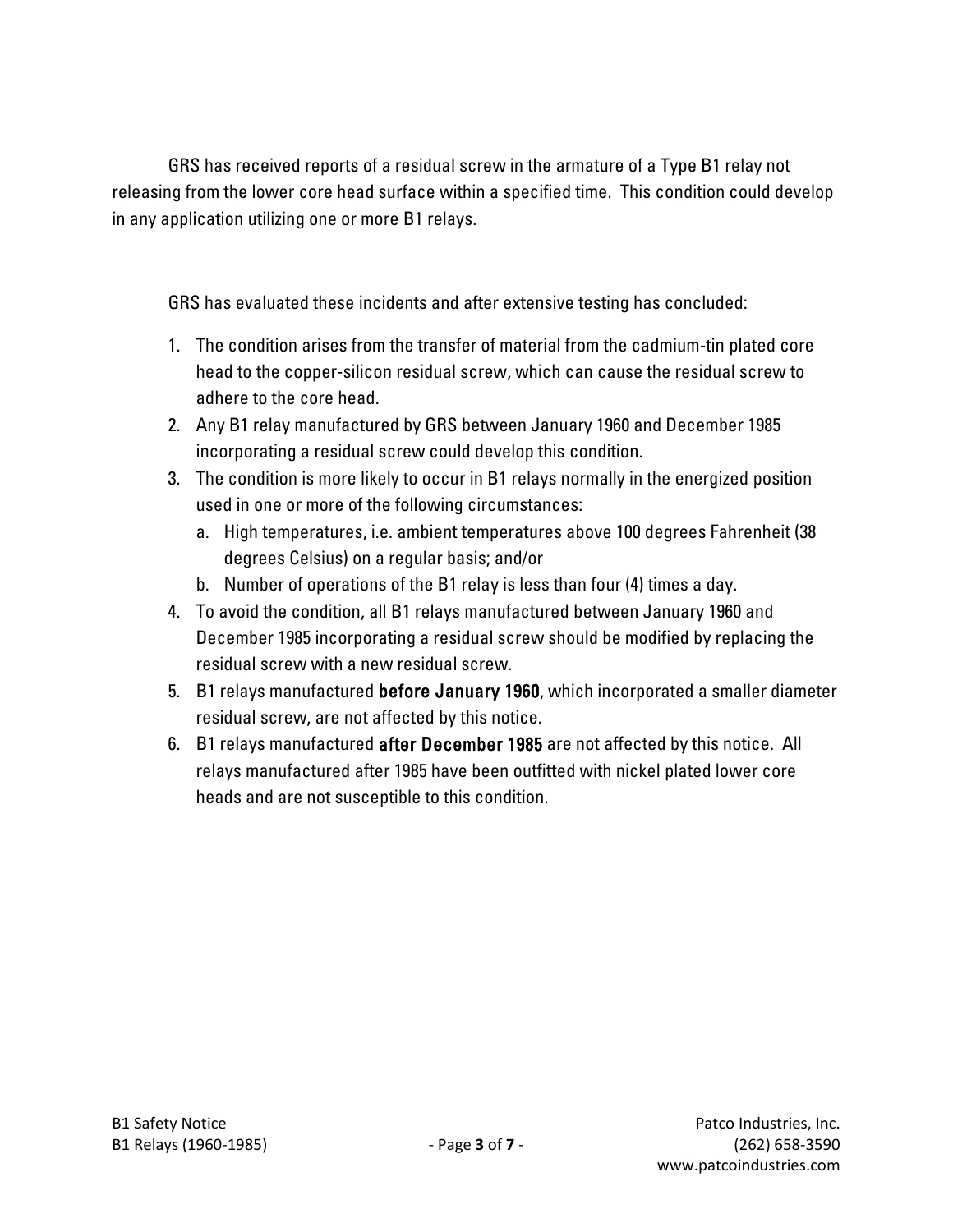*This page is intentionally left blank for the purpose of double sided printing*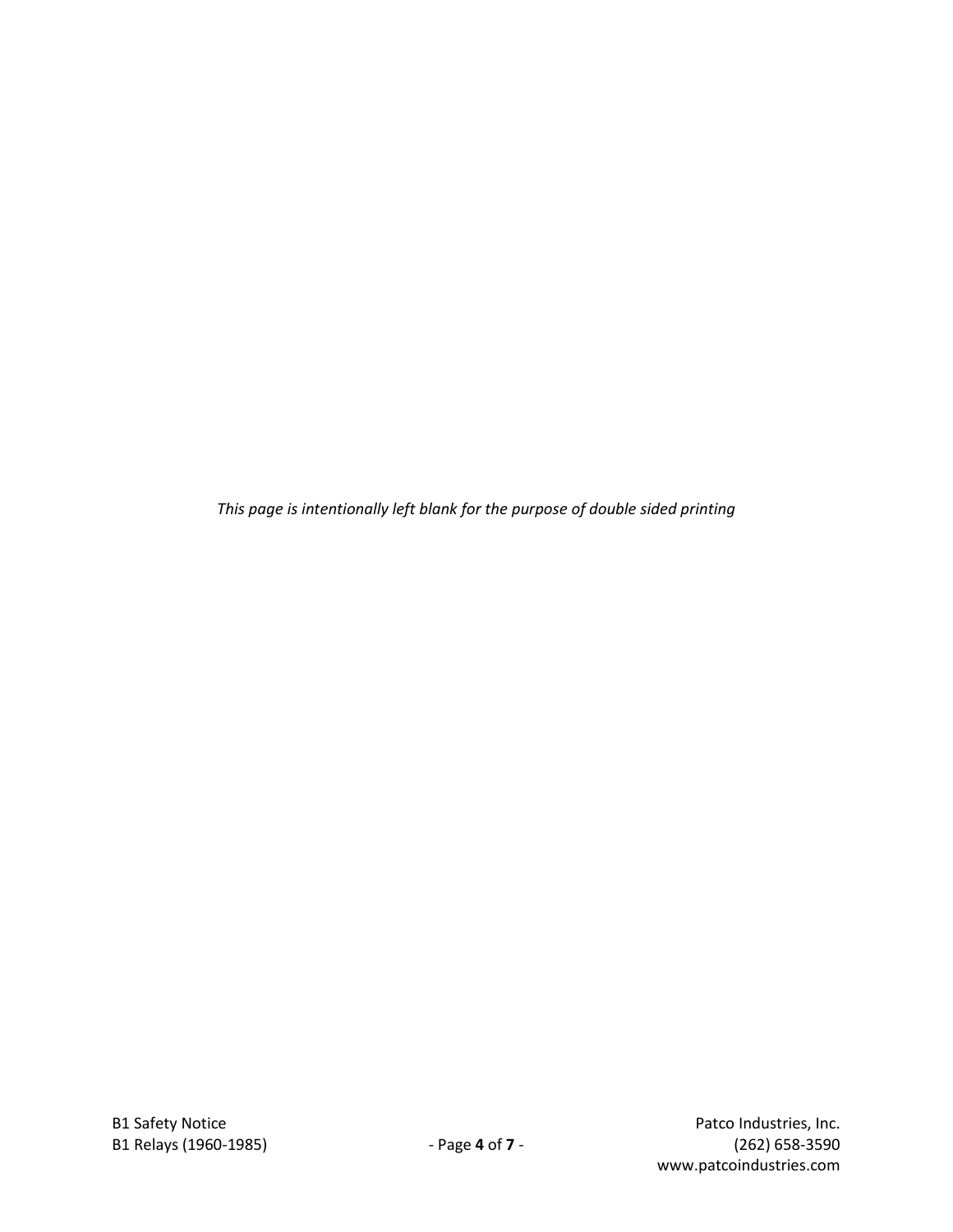## ADDENDUM to SAFETY NOTICE

TYPE B1 RELAYS (1960 – 1985)

February 4, 2008

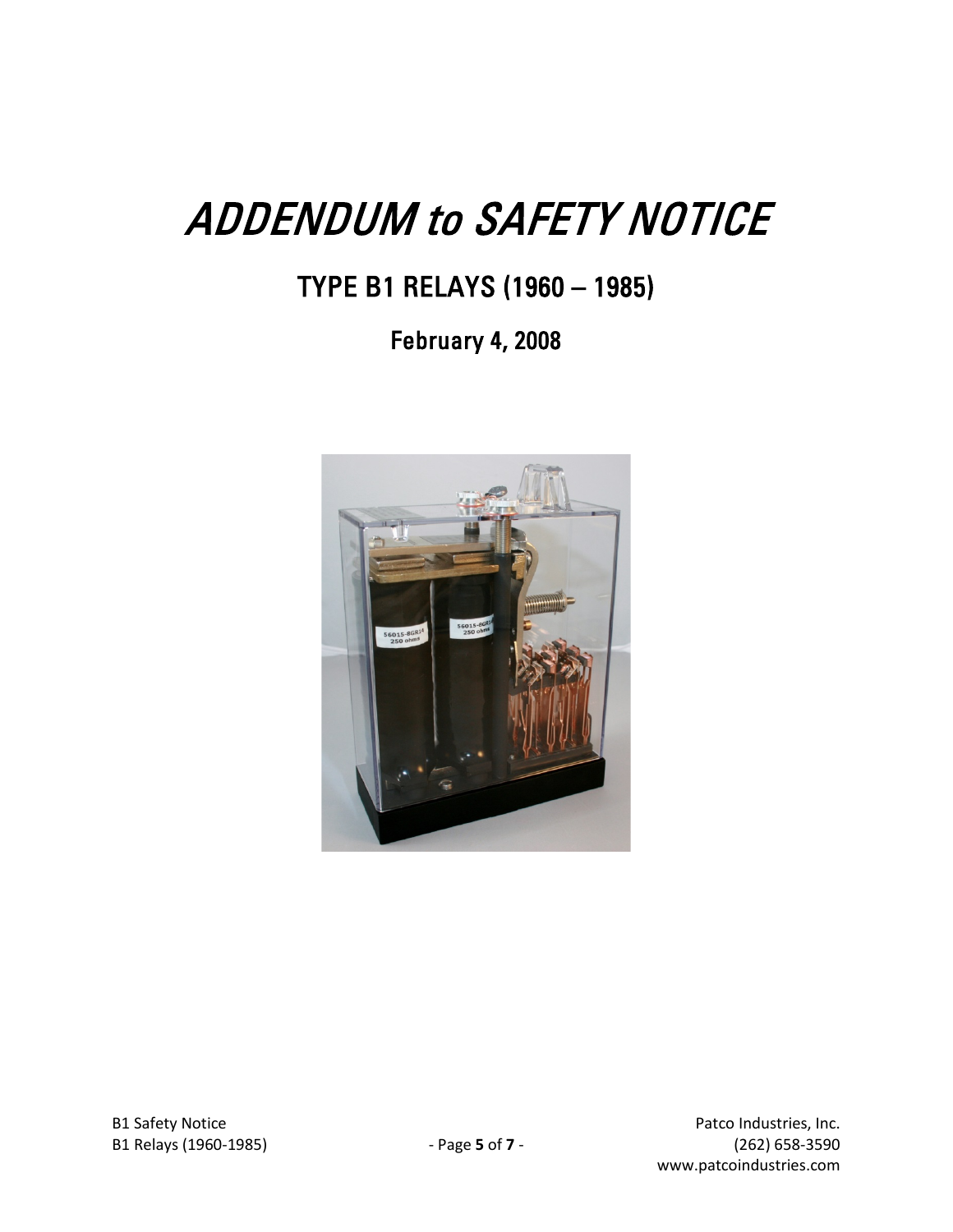This is an Addendum to the Type B1 Safety Notice dated August 18, 1995 and covers Type B1 Relays manufactured by General Railway Signal Corporation (now known as ALSTOM Signaling Inc.) between January 1960 and December 1985. This Addendum provides information concerning relays that have been reworked per the Safety Notice dated August 18, 1995. It does not supersede said Safety Notice.

It has been reported that the residual screw in a small percentage of its reworked B1 relays did not properly release from the lower core head surface within the specified drop-away current. There have been no reports that these occurrences have caused unsafe operation in service.

Alstom has evaluated these incidents and after extensive analysis has concluded:

- 1. The occurrence results from the transfer of material from the cadmium-tin plated core head to the residual screw, which can cause the residual screw to adhere to the core head.
- 2. This transfer of material could potentially occur in any B1 relay incorporating a residual screw which was manufactured between January 1960 and December 1985. However, there is an extremely low probability that this transfer of material will occur in relays which were reworked per the recommendations of the Safety Notice dated August 18, 1995. Periodic visual inspection and electrical testing to verify proper operation should permit detection and correction of any such material transfer before it causes an unsafe operation.
- 3. ALSTOM recommends that customer who reworked B1 relays in accordance with the B1 Safety Notice dated August 18, 1995 perform periodic visual inspection and electrical testing of the relays to ensure proper operation. Any B1 relay that exhibits a reduction in drop away value should be removed from service and the core surface and residual screw should be carefully inspected. If such inspection shows that cadmium-tin plating has transferred to the residual screw surface and/or that the core surface is worn, it is recommended that customer rework the relays per the B1 Relay Safety Notice dated August 18, 1995.
- 4. Alternatively, B1 relays manufactured between January 1960 and December 1985 incorporating a residual screw can be reworked by replacing the relay core and bracket assembly and the residual screw. The replacement core and bracket uses nickel-plating, which eliminates the possibility of material transfer from the core surface to the residual screw.
- 5. The attached information identifies by serial number the B1 relays which were manufactured between January 1960 and December 1985.